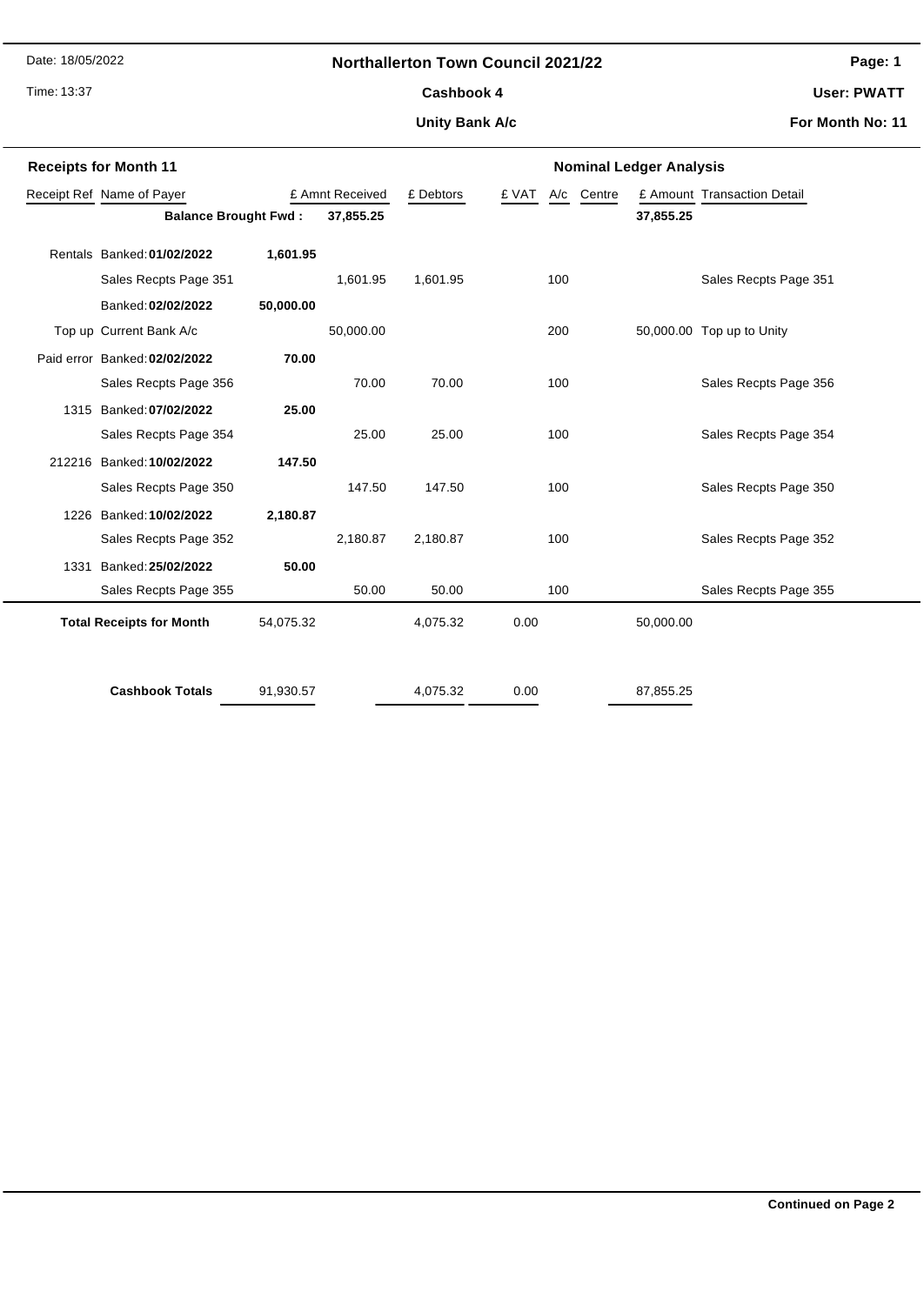### **Northallerton Town Council 2021/22**

Time: 13:37

### Cashbook 4

#### **Unity Bank A/c**

**User: PWATT**

**For Month No: 11**

|                      | <b>Payments for Month 11</b>                 |                        |           |             |       |          | <b>Nominal Ledger Analysis</b> |  |                                        |
|----------------------|----------------------------------------------|------------------------|-----------|-------------|-------|----------|--------------------------------|--|----------------------------------------|
| Date                 | Payee Name                                   | Reference £ Total Amnt |           | £ Creditors | £ VAT |          | A/c Centre                     |  | £ Amount Transaction Detail            |
|                      |                                              |                        |           |             |       |          |                                |  |                                        |
| 07/02/2021           | Mr John Watt                                 | 125                    | 96.00     | 96.00       |       | 500      |                                |  | Dismantle of xmas frames               |
|                      | 31/01/2022 SHC Hire Centres                  | 5352                   | 417.16    | 417.16      |       | 500      |                                |  | Blow heaters hire                      |
|                      | 04/02/2022 Wrights Office Supplies           | 671910468              | 32.49     | 32.49       |       | 500      |                                |  | Kenco coffee 750g                      |
|                      | 04/02/2022 Hambleton District Council        | 8418809057             | 60,299.46 | 60,299.46   |       | 500      |                                |  | Payroll-011021-311221                  |
| 04/02/2022 RJ Farrow |                                              | 595222070              | 1,050.00  | 1,050.00    |       | 500      |                                |  | 5 x skip loads from the<br>cemeta      |
|                      | 04/02/2022 Konica Minolta Business Soluti    | 686768339              | 92.30     | 92.30       |       | 500      |                                |  | 150122-150422                          |
|                      | 04/02/2022 Northgate Vehicle Hire            | 691803863              | 734.83    | 734.83      |       | 500      |                                |  | Van lease KP70VYU                      |
|                      | 04/02/2022 Lightfoot plumbing & heating L    | 222439637              | 1,500.00  | 1,500.00    |       | 500      |                                |  | Instal meter supply zetland<br>x2      |
|                      | 04/02/2022 Prest Engineering Machining an    | 29683919               | 120.00    | 120.00      |       | 500      |                                |  | Dismantle the clock THall              |
|                      | 04/02/2022 TWC Washrooms                     | 766/767                | 226.46    | 226.46      |       | 500      |                                |  | Old contract invoice                   |
|                      | 04/02/2022 Intergrated Electronic Securit    | 90-91-9293             | 3,199.20  | 3,199.20    |       | 500      |                                |  | Various security works                 |
| 04/02/2022 HCS       |                                              | 59186                  | 1,539.00  | 1,539.00    |       | 500      |                                |  | Basement plumbing works                |
|                      | 04/02/2022 CMA Robson - Clerk                | 174347655              | 32.49     | 32.49       |       | 500      |                                |  | 1 X Case for A Crowe<br>laptop         |
|                      | 11/02/2022 Intergrated Electronic Securit    | 896092833              | 1,284.00  | 1,284.00    |       | 500      |                                |  | Rerouting of basement<br>cabling       |
|                      | 11/02/2022 Lightfoot plumbing & heating L    | 106129804              | 174.00    | 174.00      |       | 500      |                                |  | check-reset thermostate                |
|                      | 11/02/2022 Wrights Office Supplies           | 20394722               | 71.07     | 71.07       |       | 500      |                                |  | Flipchart/pens/pad                     |
|                      | 11/02/2022 Christmas Plus Ltd                | 4542                   | 1,678.80  | 1,678.80    |       | 500      |                                |  | Dismantle of display 2021              |
|                      | 11/02/2022 J Parkers Dutch Bulbs<br>(Wholesa | 113292117              | 594.00    | 594.00      |       | 500      |                                |  | Various plants                         |
|                      | 11/02/2022 Lightfoot plumbing & heating L    | 22857085               | 1,096.20  | 1,096.20    |       | 500      |                                |  | filling loop/exp vess/elbows           |
|                      | 11/02/2022 SHC Hire Centres                  | 6016-6015              | 169.77    | 169.77      |       | 500      |                                |  | Heaters on hire                        |
|                      | 11/02/2022 VSS Vizsec UK                     | 237377770              | 1,020.00  | 1,020.00    |       | 500      |                                |  | 220122-210123 Main<br><b>Bullamoor</b> |
|                      | 11/02/2022 Aramark Defence Services<br>Limit | 113782466              | 269.94    | 269.94      |       | 500      |                                |  | catering for 141121-RAF                |
|                      | 11/02/2022 Sam Turner & Sons Itd             | 204002439              | 767.10    | 767.10      |       | 500      |                                |  | paid paint twice                       |
|                      | 11/02/2022 SHC Hire Centres                  | 6017                   | 215.40    | 215.40      |       | 500      |                                |  | Alloy tower hire - IES work            |
|                      | 11/02/2022 Amazon Payments UK Limited        | 790551049              | 2.73      | 2.73        |       | 500      |                                |  | Pencils                                |
|                      | 17/02/2022 Handcrafted Boutique Fair         | <b>TNSFR</b>           | 159.00    |             |       | 1001 110 |                                |  | 159.00 Refund from booking<br>180420   |
|                      | 18/02/2022 Wrights Office Supplies           | 847849984              | 18.96     | 18.96       |       | 500      |                                |  | A4 Portrait slanted sign<br>holde      |
|                      | 18/02/2022 Classic Graphics                  | 124614498              | 372.00    | 372.00      |       | 500      |                                |  | bonfire&play area signs                |
|                      | 18/02/2022 Mr John Watt                      | Door-LH                | 12.00     | 12.00       |       | 500      |                                |  | fit door closer on LH-East             |
|                      | 18/02/2022 North Yorkshire Timber            | 526554807              | 432.24    | 432.24      |       | 500      |                                |  | 8 lengths of wood                      |
|                      | 18/02/2022 British Telecommunications        | 251779141              | 737.46    | 737.46      |       | 500      |                                |  | Lift/phone/broadband                   |
|                      | 18/02/2022 Performing Rights Society Limi    | 834170948              | 729.22    | 729.22      |       | 500      |                                |  | <b>PPL-PRS Annual License</b><br>fee   |
| 18/02/2022 IAE       |                                              | 549476586              | 30.22     | 30.22       |       | 500      |                                |  | nuts & bolts mixed                     |
|                      | 18/02/2022 Compact Services N.E Ltd Build    | 236428825              | 600.00    | 600.00      |       | 500      |                                |  | erect framework xmas<br>lights x2      |
|                      | 18/02/2022 CMA Robson - Clerk                | Frames                 | 16.22     | 16.22       |       | 500      |                                |  | Y TRADING - Frames-t rolls             |
|                      | 24/02/2022 Avensure Ltd                      | 236757                 | 297.94    | 297.94      |       | 500      |                                |  | HR Employment/law/health               |
|                      | 01/03/2022 Current Bank A/c                  | Rentals                | 1,601.95  |             |       | 200      |                                |  | 1,601.95 Against wrong cashbook        |

### **Page: 2**